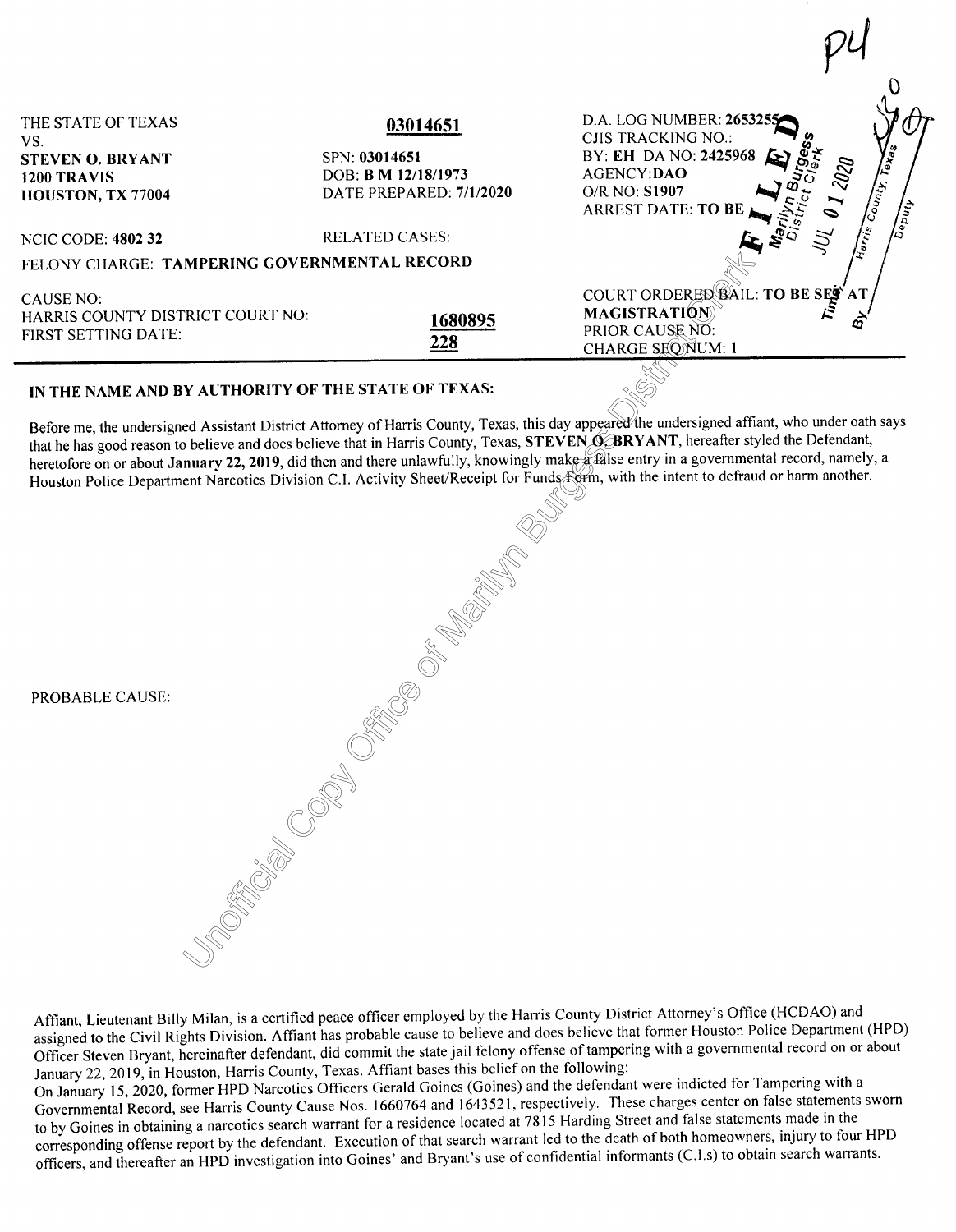the GO, request<br>or. Affiant has<br>DR number for Affiant is aware of and has reviewed HPD General Order 600-16 (GO) which governs C.I.s and payments to C.I.s. The GO holds that "all meetings between a C.I. and an officer shall be attended by two officers." This regulation requires that that at least two officers be present when a controlled buy is conducted. It further mandates that "officers shall not pay a confidential informant without the appropriate witness present." The GO goes on to dictate how payments to C.I.s will be documented, stating that all payments to C.I.s "shall be fully documented on a division's 'Confidential Informant Receipt for Funds form"' (C.I. Form) with "control information" to include the signature of the C.I. as an agreement that the payment was received, the signature of the investigator making the payment, the signature of at least one other officer witnessing the payment, and the date of the payment. These forms, as dictated by the GO, require that at least three people – the C.I., the investigator, and a witness – be together in one place in order for a payment to occur. Affant has reviewed numerous HPD C.I. Forms and has noted that these forms also include the time of the payment and the associated OR number for the OR wherein the controlled buy is documented.

Surfaces C.I. halle, date, the, location, OK hallbet, and blanks for up to two drug types and the corresponding weight. The second<br>is for an amount paid to the C.I. for information and assistance and includes blanks for th Affiant has also reviewed the Special Investigation Command, Narcotics Division, Standard Operating Procedures (SOP). SOP 100/2.05 covers "Confidential Informant Funds/Expense Letters, Limits of Authorization and Use of Fl covers "Confidential Informant Funds/Expense Letters, Limits of Authorization and Use of Flash Money" and includes a section on "CI Payments & Receipt for Funds Form." That section repeats the requirements of GO 600-16 and also specifically states, "The CI Receipt for Funds form will be completed at the time of the payment to the CI" (emphasis in original). Affiant has reviewed the specific C.I. Form used by the HPD Narcotics Division, titled "C.I. Activity Sheet/ Receipt for Funds Form." The form has six sections. The first section includes C.I. name, date, time, location, OR number, and blanks for up to two drug types and the corresponding weight. The second section is for an amount paid to the C.I. for information and assistance and includes blanks for the amount paid and the C.I. 's signature. The third section is for an amount provided to the C.I. to purchase narcotics and includes blanks for the amount paid and the C.I.'s initials. The fourth section provides a space for details. The fifth section starts with the word "Witness" followed by a blank for a printed name and a blank for a signature. The sixth section goes on to provide blanks for the signatures of the reviewing sergeant and the reviewing lieutenant.

T9.50 (7.50pm) is written in rea link above 20.00. The defendant s signature appears on the form in the blank provided for withess.<br>Affiant additionally observed that Armstrong stated in HPD OR No. 0095844-19 that he and t yment<br>1 appea<br>·fendar cifically all doce<br>Form associated<br>nt to a CN on Ja<br>t observed that A<br>aid to the C.I. for<br>ent for assistance overtime request forms, and expense authorization forms, and specifically all documentation relating to HPD OR number 0095844-19. Affiant observed that in the C.I. Activity Sheet/Receipt for Funds Form associated with this report number, the defendant signed that he witnessed former HPD Officer Hodgie Armstrong make a payment to a CN on January 22, 2019 for a buy allegedly made at 4437 Knoxville in Houston, Harris County, Texas. Specifically, Affiant observed that Armstrong documented in this form that \$80 was provided to a C.l. in order to purchase ecstasy, and an additional \$40 was paid to the C.I. for their assistance in the investigation. The same form was used to document the provision of purchase money and the payment for assistance. The form indicates that this money was "paid and/or provided" on January 22, 2019. The original time documented appears to have been 20:00 hours (8:00pm), however a parenthetical reading "19:30" (7:30pm) is written in red ink above "20:00." The defendant's signature appears on the form in the blank provided for witness. 4437 Knoxville on January 22, 2019, at 6:00pm (18:00 hours).

the cell site data returned as a result of that warrant. The data for the defendant came from<br>February 1, 2019. This data was provided to Natham Gates (Gates), a Lieutenant Investigat<br>employed within the HCDAO Digital Fore Affiant previously obtained search warrants for cell site data for the personal cell phone of the defendant. Affiant was provided a copy of the cell site data returned as a result of that warrant. The data for the defendant came from Sprint and ranged from January 8, 2018 through February 1, 2019. This data was provided to Nathan Gates (Gates), a Lieutenant Investigator and Digital Forensic Examiner currently employed within the HCDAO Digital Forensic Unit. During the time period for which data was returned, Gates mapped the coordinates of

It's cell site mappir<br>
e was in use a Cappr<br>
the defendant's cell<br>
or Funds Form), At<br>
hours and 20:24 h<br>
le.<br>
mation. Affiant has In reviewing the defendant's cell site mapping for January 22, 2019, at 18:00 hours (as documented in the offense report), Affiant observed the defendant's cell phone was in use at approximately 18:06 hours in the area of 1-10 and West 99, more than thirty (30) miles from 4437 Knoxville. In reviewing the defendant's cell site mapping for January 22, 2019 at 19:30 hours and 20:00 hours (as documented in the C.I. Activity Sheet / Receipt for Funds Form), Affiant observed the defendant's cell phone was in use and travelling at approximately 18:24 hours, 18:39 hours, 19:21 hours, and 20:24 hours, all in the Richmond, Texas area, a location Affiant found to be more than twenty-five (25) miles from 4437 Knoxville.

Based on the above information, Affiant has reason to believe that neither the alleged buy nor the alleged payment for said buy took place as documented by Armstrong and the defendant, and thus Affiant has reason to believe that the defendant did not witness any alleged payment to the documented C.I. at 18:00 hours, 19:30 hours, or 20:00 hours on January 22, 2019, as documented by the defendant in the C.I. Activity Sheet / Receipt for Funds Form. Texas Penal Code Section 37.10, Tampering with a Governmental Record, provides that, amongst other means, "a person commits an offense ifhe knowingly makes a false entry in, or false alteration of, a governmental record." Texas Penal Code Section 37.01(2) provides that a "Governmental Record" includes "anything belonging to, received by, or kept by government for information, including a court record." The C.I. Forms described above are required by a General Order to be completed for all C.I. payments. They are kept by HPD to document C.I. activity and involvement in narcotics investigations. Affiant is aware that HCDAO has requested and received from HPD C.I. Forms dating back more than 20 years. HPD is a subdivision of the City of Houston, a municipality.

Affiant therefore believes that the defendant did commit the offense of tampering with a governmental record on or about January 22, 2019, in Houston, Harris County, Texas by knowingly making a false entry in a governmental record, namely a Houston Police Department